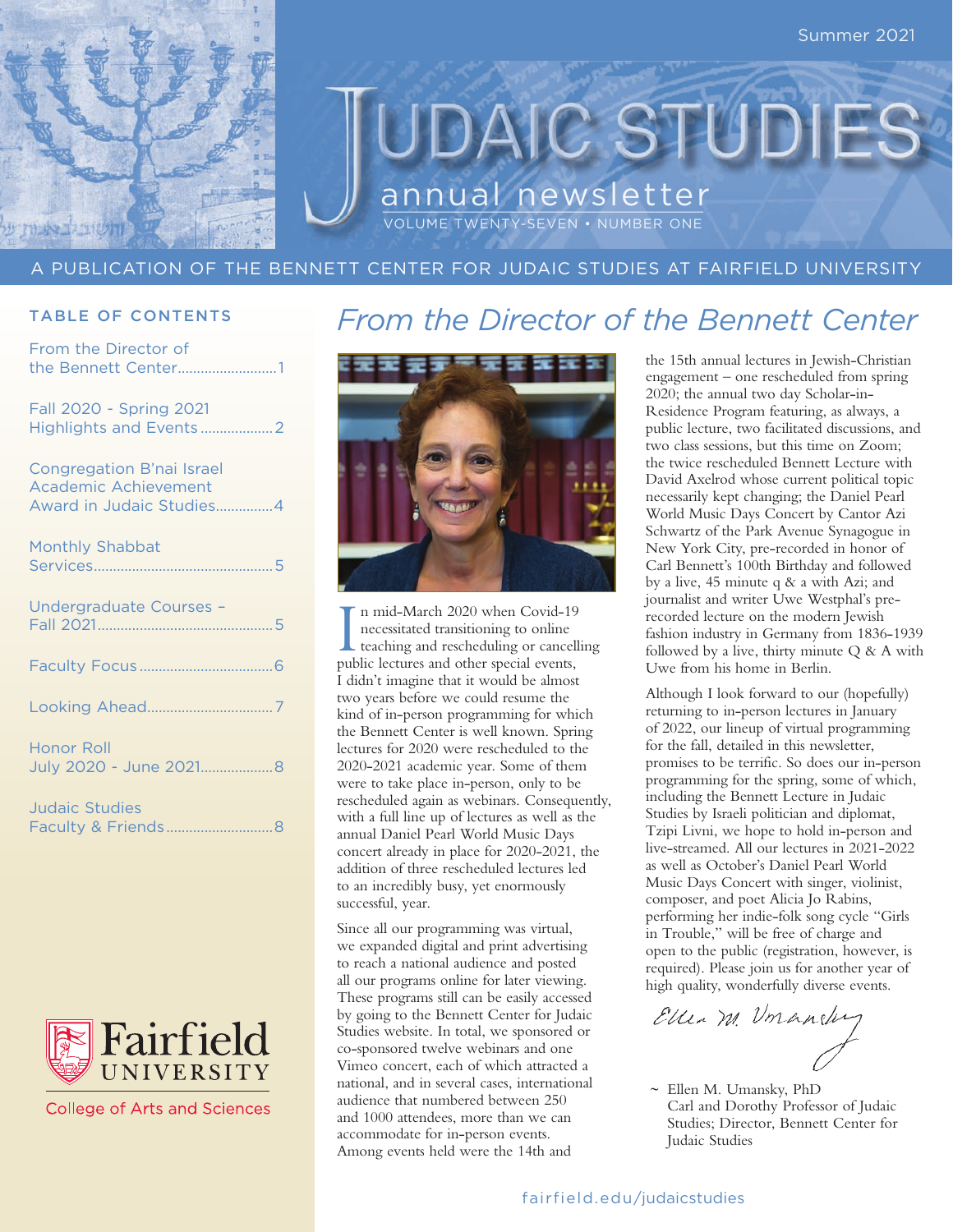**November 18 - Jacoby-Lunin Humanitarian Lecture: "Flint's Fight for America's Children" – Dr. Mona Hanna-Attisha,** pediatrician, public health advocate, and whistleblower on the Flint, Michigan water crisis, discussed her research and efforts on behalf of Flint's children, who suffered from exposure to dangerous levels of lead in the city's drinking water. She also discussed the backlash she experienced after going public with this information

and the ways in which it inspired her to champion children's rights around the world. The event was underwritten by the Frank Jacoby

Foundation, maintained by Debby and David Zieff. It was co-sponsored with Open VISIONS Forum.

**December 3 - Adolph and Ruth Schnurmacher Lecture in Judaic Studies: (2020 rescheduled) "Cotton Capitalists: American Jewish Entrepreneurship in the Reconstruction Era" – Michael R. Cohen, PhD,** Stuart & Suzanne Grant Professor of the American Jewish Experience at Tulane University, gave an insightful talk on Jewish merchants who created a thriving niche economy in cotton by fostering ethnic networks

of trust. They positioned themselves at the forefront of expansion during the Reconstruction Era. This lecture was made possible by the generosity of the Adolph and Ruth Schnurmacher Foundation.

## **February 9 - "***A Growing Schism: Politics and Identity Among Orthodox and Non-Orthodox Jews***" – Joshua**

**Shanes, PhD,** associate professor of Jewish Studies & director of the Center for Israel Studies, College of Charleston, explored the emerging divergence in political identity between Orthodox and non-Orthodox Jews, placing it within the context of broader American trends. This lecture was sponsored by the Judaic Studies Program in collaboration with the Bennett Center.

## **February 24 - Samuel and Bettie Roberts Lecture in Jewish Art: "Arthur Szyk & the Art of the Haggadah"**

**– Irvin Ungar,** rabbi, antiquarian book dealer, and the world's foremost expert on illustrator-activist, Arthur Szyk, talked about Syzk's worldfamous illustrated Haggadah (1940) as fusing Szyk's passions for history and art into a visual commentary on the dangerous parallel between the Passover narrative and the alarming developments in 1930s Germany. Over 400 people joined the virtual talk. Ungar spoke earlier in the day on Zoom with students in Dr.

Elisasoph's "Jewish Art" class and discussed the origin and development of his interest in Szyk's work. Events were made possible through the Samuel and Bettie Roberts Memorial Endowment Fund.

## **March 16 - 15th Annual Lecture in Jewish and Christian Engagement: "***Lift Ev'ry Voice and Sing: Jewish and Christian Women as Allies in Anti-Racism***"**

**– Ann Millin, PhD,** historian, and the Ida E. King Distinguished Visiting Professor of Holocaust Studies at Richard Stockton University discussed some of the ways in which Jewish and Christian women of color are pursuing social justice, both individually and together. The event was co-sponsored with the Center for Catholic Studies.

## **March 29 - "Hitler's American Friends: The Third Reich's Supporters in the United States" – Bradley**

**Hart, PhD,** author and associate professor at California State University in Fresno, gave a chilling account of the American German Bund, a German-American Nazi organization active in the U.S. from 1936-1941. It featured selfdesignated storm troopers who wore the uniforms of the German Nazi SA, summer camps that taught German-American children Nazi ideology, and overtly anti-Semitic, anti-Communist, and pro-Nazi rallies at such sites as Madison Square Garden in New York City. The lecture was sponsored by the Judaic Studies Program in collaboration with the Bennett Center.

**April 13 - Joan and Henry Katz in Judaic Studies: "***The Rise and Destruction of the Jewish Fashion Industry, Berlin 1836 – 1939***" – Uwe Westphal,** journalist, former film producer, and author of *Fashion Metropolis Berlin* (2019), gave an insightful talk followed by a Live

# Fall 2020 – Spring 2021

**September 29-30. Adolph and Ruth Schnurmacher Scholar-in-Residence Program – Joseph A. Skloot, PhD,** Rabbi Aaron D. Panken Assistant Professor of Modern Jewish Intellectual History, HUC-JIR, NYC, gave several virtual talks, including a fascinating public lecture titled "**People of the (Printed/ Digital) Book: Printing and the Birth of the Jewish Bookshelf"**  on how printing and the printing process changed pre-modern Jewish texts and readers' experiences of them. He also led a facilitated discussion on *"The Sabbath Upon Which Our Lives Depend: The Theology of Covid and Religious Liberty"* with faculty, staff, and adult learners; taught in Dr. Umansky's "Women in Judaism" and "Faith after the Holocaust" classes; and led a study/discussion for local rabbis and educators hosted by Rabbi Evan Schultz of Congregation B'nai Israel in Bridgeport on "Alienation and Connection: Turning to Martin Buber in Uncertain Times." This two-day program was made possible through the generosity of the Adolph and Ruth Schnurmacher Foundation.

JUDAIC STUDIES<br>annual newsletter

**October 14 - Celebrating the 100th anniversary of the 19th amendment to the U.S. Constitution, "Speaking in a Political Voice: Jews and the Fight for Women's Suffrage" – Judith Rosenbaum, PhD,** 

historian and CEO of Jewish Women's Archive, gave an eyeopening talk on Jewish women involved in the suffrage movement in the 19th and early 20th centuries.

**October 22 - 14th Annual Lecture in Jewish-Christian Engagement: "Loving the Jews: Philosemitism and Judaizing in Contemporary Christianity" (2020 rescheduled) – Rabbi David Sandmel, PhD,** director of Interreligious Engagement, Anti-Defamation League, explored some recent expressions of philosemitism among Evangelical Christians and the fine line between appreciation and appropriation of the sacred objects and rituals of religions other than one's own. Co-sponsored with the Center for Catholic Studies.

## **October 28 - Daniel Pearl World Music Days Concert: "Cantor Azi Schwartz in Concert: From Bimah to Broadway" – Cantor Azi Schwartz,** the Senior Cantor at Park Avenue Synagogue in NYC, performer and recording artist, gave a Vimeo concert, pre-recorded at the Park Ave. Synagogue with several musicians and singers, followed by a 45-minute question and answer period with Cantor

Schwartz. Held as part of the Daniel Pearl World Music Days, this special concert celebrated Carl Bennett's 100th birthday and honored the memory of Harry D. Haims and Dr. Alfred Wolfson. Made possible through the generosity of Doug and Sharon Karp, it drew a record 1,000 attendees who enjoyed the rich tradition of Jewish liturgical music and Broadway musical favorites.

**November 10 - "Göring's Man in Paris: The Story of a Nazi Art Plunderer and his World" – Jonathan Petropoulos, PhD,** John V. Croul Professor of European History at Claremont-McKenna, told the story of Dr. Bruno Lohse, an art agent for Hermann Göring during World War II. Lohse helped supervise the theft and re-distribution of more than 30,000 artworks, largely from French Jews, with many of the most prized paintings ending up in Göring's country estate. This event was sponsored by Open VISIONS/ espresso, in affiliation with the Bennett Center and the Judaic Studies Program.

## Highlights and events… A Year of Virtual Learning



*Judith Rosenbaum*





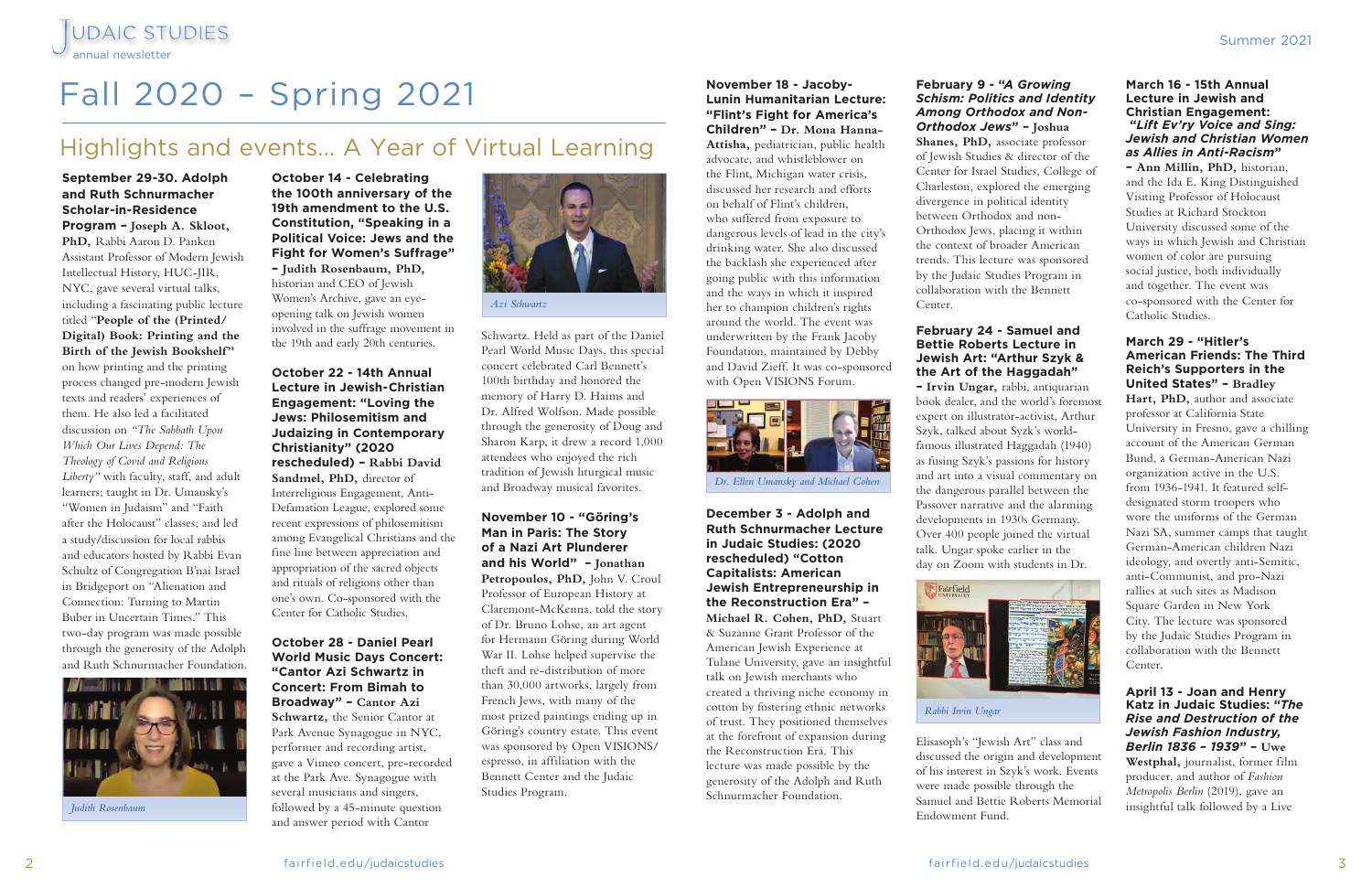Congratulations to Joseph Confeiteiro '22, the 2020 – 2021 recipient of the Congregation B'nai Israel Academic Achievement Award in Judaic Studies. Confeiteiro is a rising senior from Yonkers, New York with dual citizenship from the U.S. and Portugal. He is a history major, with double minors in Judaic Studies and Italian Studies. In the spring of 2020, he took Dr. Umansky's "Jews and Judaism in America" class and was a student in her "Faith than attending After the Holocaust" course the following fall. He then decided to minor in Judaic Studies and took Dr. Umansky's "History of the Jewish Experience" class in the spring of 2021 as well as Dr. Patricia Behre's course in "Anti– Semitism: Medieval to Modern." He disclosed that as a Catholic, he was amazed at how little he previously knew about the shared backgrounds of Catholicism and Judaism.

After graduation, Confeiteiro plans to go to law school and someday work for the state department abroad or local government. He believes that majoring in history and minoring in Judaic Studies and Italian Studies will help him in this pursuit, encompassing different aspects of being a global citizen. We wish him the very best of luck and are excited to see where his future endeavors take him.

His outstanding work in Judaic Studies classes earned earned him this year's award. Confeiteiro is a member of Phi Alpha Theta (History Honor Society), Alpha Mu Gamma (Foreign Language Honor Society); and Gamma Kappa Alpha (Italian Studies Honor Society.

Before and during the covid-19 pandemic, Confeiteiro had the opportunity to attend

both in-person and virtual lectures sponsored by the Bennett Center for Judaic Studies. Although he found that watching virtual lectures was a much easier experience those that were held *Joseph Confeiteiro '22*in-person, when he



attended in person talks and other special programs, he was surprised and fascinated by the many adult community members who actively took part in campus life by being present at these events.

With the quidance of campus chaplain, Rabbi Jim Prosnit, and advisor Marissa Lischinsky, *Kadima*, the Jewish Students' Organization at Fairfield University, hosted an in-person Purim celebration in the McGrath Room of Egan Chapel. shared elements of the Haggadah. About fifteen students enjoyed the opportunity





### **ENGLISH**

*Jewish Identity in Literature –* Professor Jeffrey Schwartz

### **HISTORY**

*History of Nazi Germany* – Dr. Gavriel Rosenfeld *Immigration, Race, and Ethnicity in US History*  – Dr. Cecelia Bucki

### **MODERN LANGUAGES AND LITERATURE**

*Elementary Hebrew I –* Prof. Rachel Shur *Elementary Hebrew II –* Prof. Rachel Shur *Advanced Hebrew MLLT –* Prof. Rachel Shur

### **RELIGIOUS STUDIES**

*Hebrew Bible/Old Testament –* Rabbi James Prosnit *Jewish Interpretation of Scripture –* Rabbi James Prosnit *Exploring Religion: People of the Book* – Dr. Jason Gaines *Jews and Judaism in America –* Dr. Ellen Umansky *Introduction to Judaism –* Dr. Ellen Umansky

The following undergraduate courses in Judaic Studies will be offered this fall:

## Undergraduate Courses – Fall 2021

## **Congregation B'nai Israel Academic Achievement Award in Judaic Studies**

## Monthly Kabbalat Shabbat Services – Kadima, Fairfield's Jewish Student Organization

Campus Ministry and the Bennett Center co-sponsored five virtual Shabbat services during the 2020-2021 academic year, all held on Zoom and led by Rabbi Jim Prosnit, University Jewish Chaplain. For most of the services, Rabbi Prosnit was assisted by Cantor Brian Shamash and Dr. Emily Shamash, a faculty member at Fairfield University. Their voices added a spiritual dimension even over zoom and provided a meaningful entry into the Sabbath. While the zoom format only engaged a few of our undergraduate Jewish students, it provided a welcome opportunity for faculty and staff of the university and some other community members. A loyal following of between 20-25 "screens" joined each month. Costs were underwritten by the Federation for Jewish Philanthropy of Upper Fairfield County. to gather in-person with masks for the festival. They baked Hamentaschen, watched some videos, and Rabbi Prosnit taught about the holiday. A hybrid approach enabled a couple of off-campus students to connect as well. *Making hamentashen for Purim* 

Rabbi Prosnit and Rabbi Evan Schultz, rabbi of Congregation B'nai Israel in Bridgeport, led a virtual Passover Seder experience. Over forty students were in attendance and listened as Rabbi Prosnit told the story of the Exodus, and

Q & A from Berlin on the creation of the modern fashion industry by Jewish department store owners and designers in 19th century Berlin, its development, and its "Aryanization" by the Nazis beginning in 1933. Westphal also discussed the "wall of silence" that exists in Germany today regarding the Jewish contribution to the 19th and early 20th century German fashion industry and its destruction by the Nazis. Our thanks to Mary Beth

Brown, whose generosity made this memorable event possible.

## **April 26 - Bennett Lecture in Judaic Studies (2020 rescheduled): "State of Play: The Political Future of the American Jewish Community" – David Axelrod,**  American political consultant, and strategist; CNN senior political commentator former chief strategist

and senior advisor to President

Obama, shared with over 500

virtual attendees, details of his own Jewish journey, his road to the White House with Barack Obama, and his thoughts on Israel and the role it plays in the present and future of the American Jewish community. This lecture was made possible by the generosity of the Bennett Family Foundation.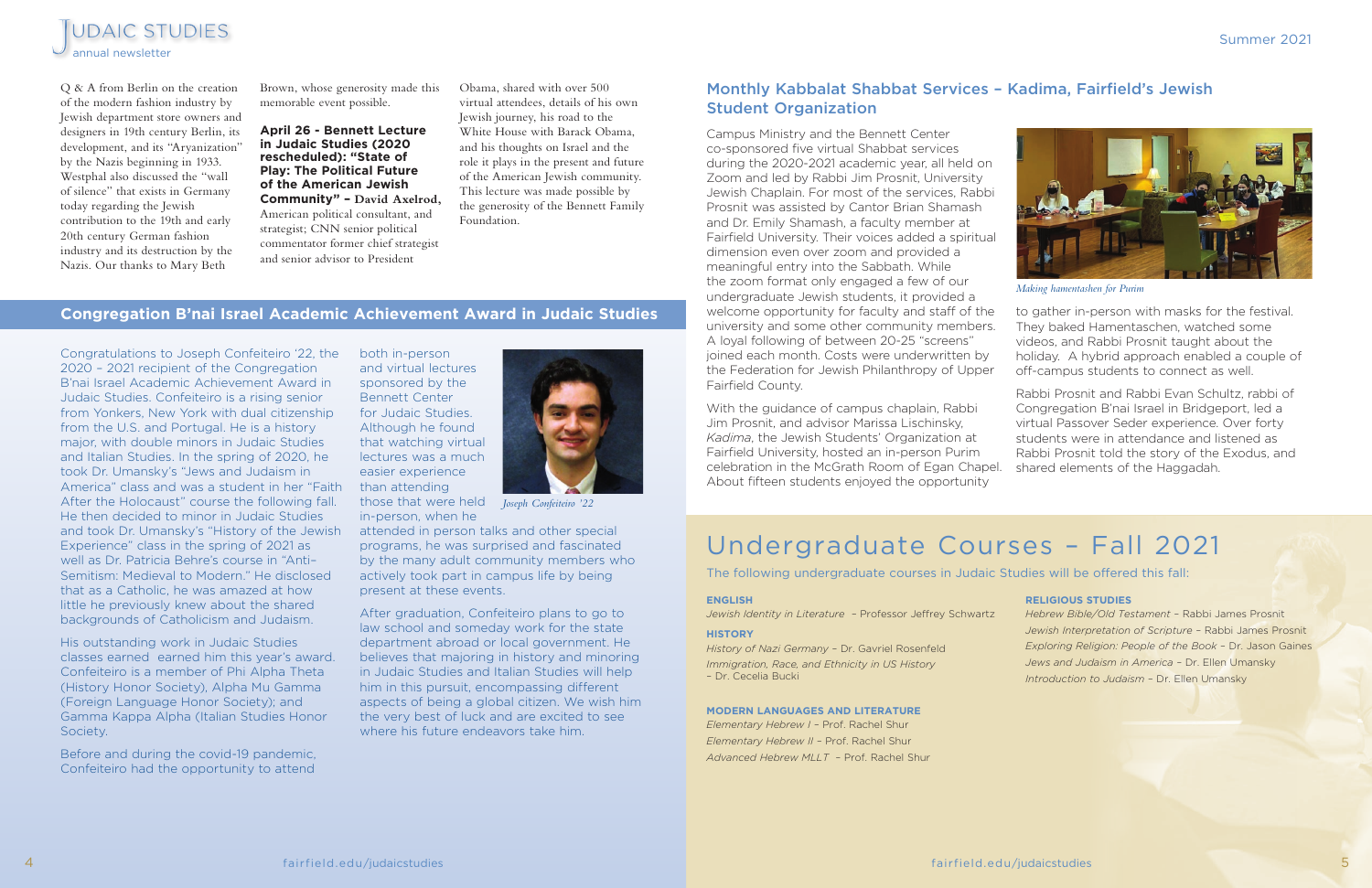## Looking Ahead to 2021-2022 Programs

*All fall lectures and events will be virtual. We are planning for spring lectures to be in-person with some events live-streamed. To register for September 22, October 7, November 18, January 31, February 17, March 7, and April 7, go to fairfield.edu/bennettprograms.*

*For October 13, November 9, April 4 lectures, register through the Quick Center for the Arts at quickcenter.com.*

*All events are complimentary; registration is required. For general questions, contact the Bennett Center for Judaic Studies at bennettcenter@fairfield.edu or 203-254-4000, ext. 2066.*

## Fall 2021

**Wednesday, September 22 at 7:30 p.m., Zoom Webinar - Diane Feigenson Lecture in Jewish Literature "Here and There" The Parallel Worlds of Literature and Life" – Nicole Strauss,** award winning novelist and short story writer, including *Great House* (2010), *Forest Dark* (2017), and *To Be A Man* (2020)

**Thursday, October 7 at 7:30 p.m., Virtual Event - Daniel Pearl World Music Days Concert "***Girls in Trouble: Songs about the Complicated Lives of Biblical Women***" – Alicia Jo Rabins,**  composer, singer, violinist, poet, writer, and Torah teacher performs from Portland, Oregon, her indie-folk song cycle "Girls in Trouble."

**Wednesday, October 13 at 7:30 p.m., Zoom Webinar - '***The Other Dome***'** *– The Jews of Italian Renaissance Italy, Between Paradigms and Paradoxes***" – Gabriel Mancuso, PhD,** director, The Eugene Grant Research Program on Jewish History and Culture in Early Modern Europe at The Medici Archive Project, Florence, Italy. Open Visions Forum Lecture in collaboration with the Bennett Center and the Judaic Studies Program.

**Tuesday, November 9 at 7:30 p.m., Zoom Webinar -24th Jacoby-Lunin Humanitarian Lecture "***Black Voters Matter: Our Obligation to Democracy and Equality***" – LaTosha Brown,**  co-founder and executive director of Black Voters Matter, social activist, political strategist, and jazz singer. In collaboration with Open Visions Forum.

**Thursday, November 18 at 7:30 p.m., Zoom Webinar - Lecture marking the 75th anniversary of the Nuremberg** 

**Trials – "***A History of Holocaust Trials: From Nuremberg to Demjanjuk and Back Again***" – Lawrence R. Douglas, J.D.** James J. Grosfeld Professor of Law, Jurisprudence and Social Thought, Amherst College, author, *The Memory of Judgment: Making Law and History in the Trials of the Holocaust* (2001)*, The Right Wrong Man: John Demjanjuk and the Last Great Nazi War Crimes Trial* (2016).

## Spring 2022

**Monday, January 31 at 7:30 p.m., Barone Campus Center, Dogwood Room - "In the Midst of Civilized Europe: The Pogroms of 1918-1921 and the Onset of the Holocaust" – Jeffrey Veidlinger, PhD,** Brodsky Collegiate Professor of History and Judaic Studies; Director, Frankel Center for Judaic Studies, University of Michigan. Co-sponsored with the Judaic Studies Program.

**Philip Eliasoph, PhD, was the keynote** speaker for the Georgia Museum of Art, for the University of Georgia's international webinar on February 25, 2021, celebrating the opening of the exhibition: 'Extra Ordinary: Magic, Mystery, and Imagination in American Realism.' His presentation reviewed the birth of the 'Magic Realist' movement

> **Thursday, February 17 at 7:30 p.m., Barone Campus Center, Dogwood Room - Joan and Henry Katz Lecture in Judaic Studies. "***Too Long, Too Foreign… Too Jewish?: The Rise of Jewish Name Changing, 1917-1945***" – Kirsten Fermaglich, PhD,** Associate Professor of History and Jewish Studies, Michigan State University; *A Rosenberg By Any Other Name: A History of Jewish Name Changing in America*.

> **Monday, March 7 at 7:30 p.m., Barone Campus Center, Dogwood Room - Adolph and Ruth Schnurmacher Lecture in Judaic Studies. "***The Ancient 'Gender Gap': The Bible, Archeology, and Israelite Women***" – – Carol L. Meyers, PhD,** Mary Grace Wilson Professor Emerita of Religious Studies, Duke University. Author, *Discovering Eve: Ancient Israelite Women in Context*.

**Monday, April 4 at 7:30 p.m., Kelley**  2. **Theatre, Quick Center for the Arts Bennett Lecture in Judaic Studies. Political challenges facing Israel today – Tzipi Livni,** Israeli politician, diplomat, and lawyer. Former Foreign Minister, Vice Prime Minister, Minister of Justice and Leader of the Opposition (2018). Chief negotiator, Israeli-Palestinian peace talks. This event will be live streamed and in-person general admission open seating. Tickets required. 3.

**Thursday, April 7, at 7:30 pm, Dolan School of Business Event Hall - 16th**  4. **Annual Lecture in Jewish-Christian Engagement. "***Fratelli Tutti, the Good Samaritan, and the Rabbi***" – Burton Visotzky, PhD,** Appleman Professor of Midrash; Director, Milstein Center for Interreligious Dialogue, Jewish Theological Seminary; co-ed., *Judaism*, 3 vols. (2020- 2021), author, *Aphrodite and the Rabbis* (2016). Co-sponsored with Fairfield University's Center for Catholic Studies.



**Patricia Behre, PhD,** continued as Chair of the History Department and was elected to a new three-year term beginning in fall 2021. She will be teaching a seminar on "Atheism and Skeptical Thought" to undergraduates and a new mini-course on the "History of Print Journalism/The Press," for adult learners at the Bigelow Center in Fairfield. Her

research on the first Sephardic residents of Louisiana in the early 19th century continues.



**Cecelia Bucki, PhD,** was awarded for Distinguished Service to Labor and Working-Class History by the Labor and Working-Class History Association (LAWCHA) in spring 2020. After seventeen years as national secretary, she has retired but continues to work with the LAWCHA Curriculum

Committee. Dr. Bucki continues her statewide work for the Connecticut State Historic Preservation Review Board, which recently received approval for the nomination of Hamden's Congregation Mishkan Israel's synagogue building to be on the National Register listing.



born in Greenwich Village in mid-century. Artists such as Paul Cadmus, George Tooker, and Jared French cleverly used meta-poetic symbolism to camouflage homoerotic and psycho-sexual narratives. Dr. Eliasoph's catalogue essay demonstrated his career-long fascination with this undervalued moment in the unfolding dynamic of American painting.



In the spring, **Jason Gaines, PhD**, taught courses on the Hebrew Bible and the three great Abrahamic faiths. He will continue to teach his courses in the fall of 2021.



**Rabbi James Prosnit** continues to teach two courses a semester in the Religious Studies Department and serve through Campus Ministry as the university's Jewish chaplain. He has been working with Associate Director of Transition and Retention in the Office of Student Engagement, Marissa Lischinsky '12, to revitalize Kadima, Fairfield's Jewish

Student Organization, whose annual activities included a Purim celebration and Passover Seder (For more detail on Rabbi Prosnit's chaplaincy roles, see section: Kabbalat Shabbat Services and Kadima).



Over the past year, **Gavriel Rosenfeld, PhD,**  has continued to work on his book, *The Origins of Counterfactual History: Wondering "What If" in the Western World from Antiquity to the Present*. He is also co-editing (with Janet Ward of the U. of Oklahoma) a new book entitled *Fascism in America, Past and Present*, about the history and present-day manifestations of fascist activity in the U. S*.* 

 $\left( \frac{1}{2} \right)$ 

**Professor Jeffrey Schwartz** will continue teaching his course "Jewish Identity in Literature" this fall. The course explores Jewish identity through literature, beginning with an investigation into various faith traditions and family practices. The students study foundational texts in order to establish essential questions. Units on "Wrestling,"

"Blessings," "Living in a Broken World," and "Justice" will engage with ethics and morality as well as spiritual and artistic traditions. Texts will range from excerpts from Genesis to modern poetry and novels, with attention also to paintings, films, and other media. He has a Doctor of Arts from Carnegie Mellon and publications in poetry and on teaching writing.



A native Hebrew speaker, **Professor Rachel Shur** has a passion for language, literature, and culture. She taught the Hebrew language in different capacities, from beginners to advanced levels to all age groups, including young children, high school, university students, continuing education, and Ulpan. In 2021-2022, she will be teaching three levels

of modern Hebrew in the Modern Languages and Literature Department.



**Ellen M. Umansky, PhD,** just completed her 27th year as founding director of the Bennett Center for Judaic Studies. In September, 2020 she gave a paper on "Naturalism and Jewish Feminist Theology: Reimagining Awe and Transcendence" at what became a virtual conference on Naturalism and Theology sponsored by the Mordecai M. Kaplan Center

for Jewish Peoplehood. She also wrote several book reviewessays which will appear in print in late 2021. In addition to her undergraduate teaching, she taught her annual "Lunch and Learn" course in the spring as well as a five session course on "Jewish Paths Towards the Sacred" for Lifelong Learners, ordinarily hosted by the Bigelow Center for Senior Activities in Fairfield; this year held on Zoom. She serves as Fairfield's representative of the Zeta Chapter of Theta Alpha Kappa, the national honor society of Religious Studies and Theology, and continues to serve on the Board of Directors of the Southern Jewish Historical Society, the Academic Advisory Board of Jewish Women's Archive, and the Editorial Board and Board of Directors of the Stimulus Foundation of Paulist Press.

## Faculty Focus



## LUNCH AND LEARN

Twenty adult learners studied the topic **"Women of the Jewish and Christian Bibles"** with Dr. Umansky virtually via Zoom on six Thursday afternoons from February through April, in a course co-sponsored with the Federation for Jewish Philanthropy of Upper Fairfield County.